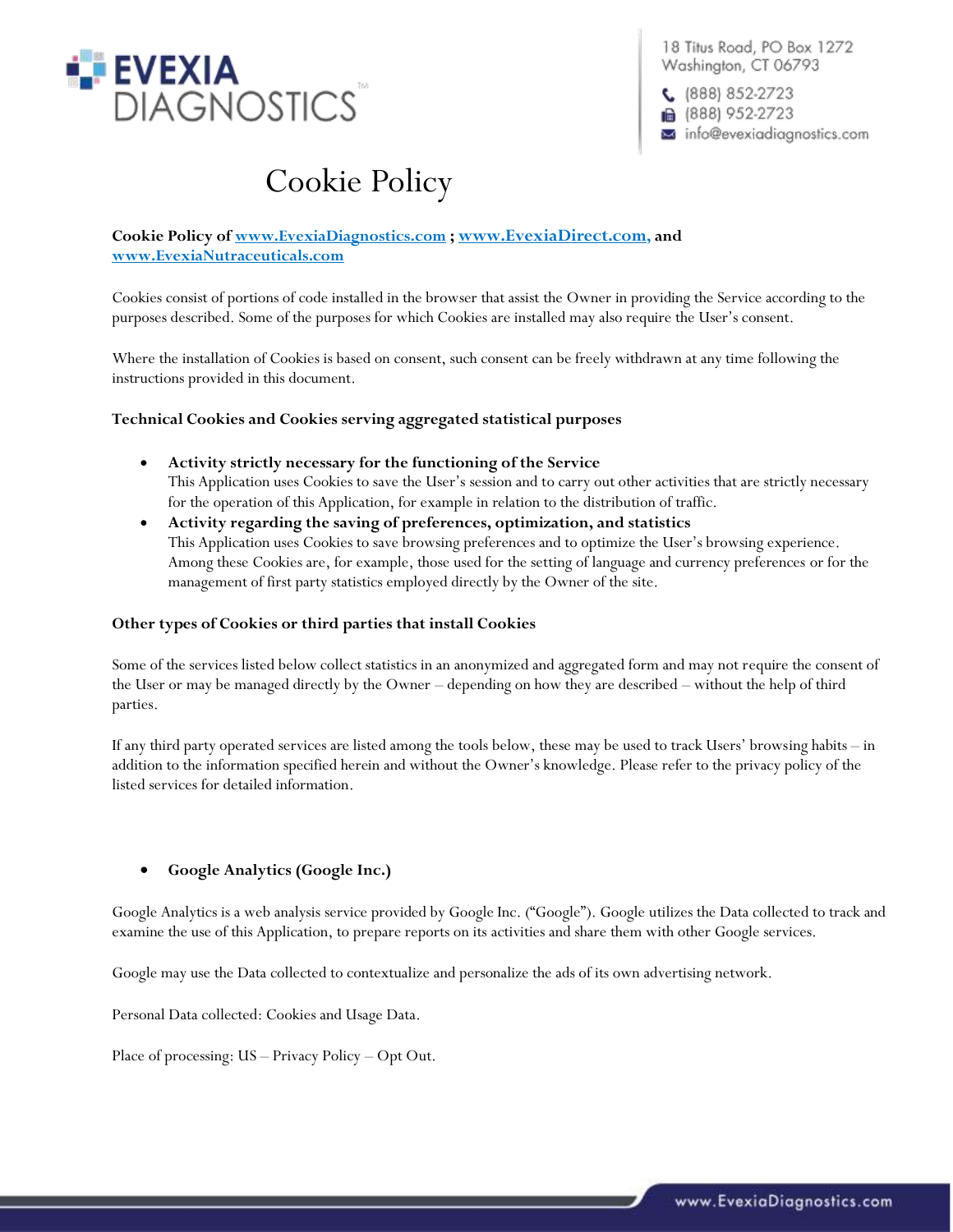

 $(888) 852-2723$ ■ (888) 952-2723 a info@evexiadiagnostics.com

## **How to provide or withdraw consent to the installation of Cookies**

In addition to what is specified in this document, the User can manage preferences for Cookies directly from within their own browser and prevent – for example – third parties from installing Cookies.

Through browser preferences, it is also possible to delete Cookies installed in the past, including the Cookies that may have saved the initial consent for the installation of Cookies by this website.

Users can, for example, find information about how to manage Cookies in the most commonly used browsers at the following addresses: **Google Chrome**, **Mozilla Firefox**, **Apple Safari** and **Microsoft Internet Explorer**.

With regard to Cookies installed by third parties, Users can manage their preferences and withdrawal of their consent by clicking the related opt-out link (if provided), by using the means provided in the third party's privacy policy, or by contacting the third party.

Notwithstanding the above, the Owner informs that Users may follow the instructions provided on the subsequently linked initiatives by the **EDAA** (EU), the **Network Advertising Initiative** (US) and the **Digital Advertising Alliance** (US), **DAAC** (Canada), **DDAI** (Japan) or other similar services. Such initiatives allow Users to select their tracking preferences for most of the advertising tools. The Owner thus recommends that Users make use of these resources in addition to the information provided in this document.

## **Owner and Data Controller**

Evexia Diagnostics, Inc. P.O Box 1272 Washington, CT 06793

# **Owner contact email: [info@evexiadiagnostics.com](mailto:info@evexiadiagnostics.com)**

Since the installation of third-party Cookies and other tracking systems through the services used within this Application cannot be technically controlled by the Owner, any specific references to Cookies and tracking systems installed by third parties are to be considered indicative. In order to obtain complete information, the User is kindly requested to consult the privacy policy for the respective third-party services listed in this document.

Given the objective complexity surrounding the identification of technologies based on Cookies, Users are encouraged to contact the Owner should they wish to receive any further information on the use of Cookies by this Application.

# **Definitions and legal references**

# **Personal Data (or Data)**

Any information that directly, indirectly, or in connection with other information — including a personal identification number — allows for the identification or identifiability of a natural person.

#### **Usage Data**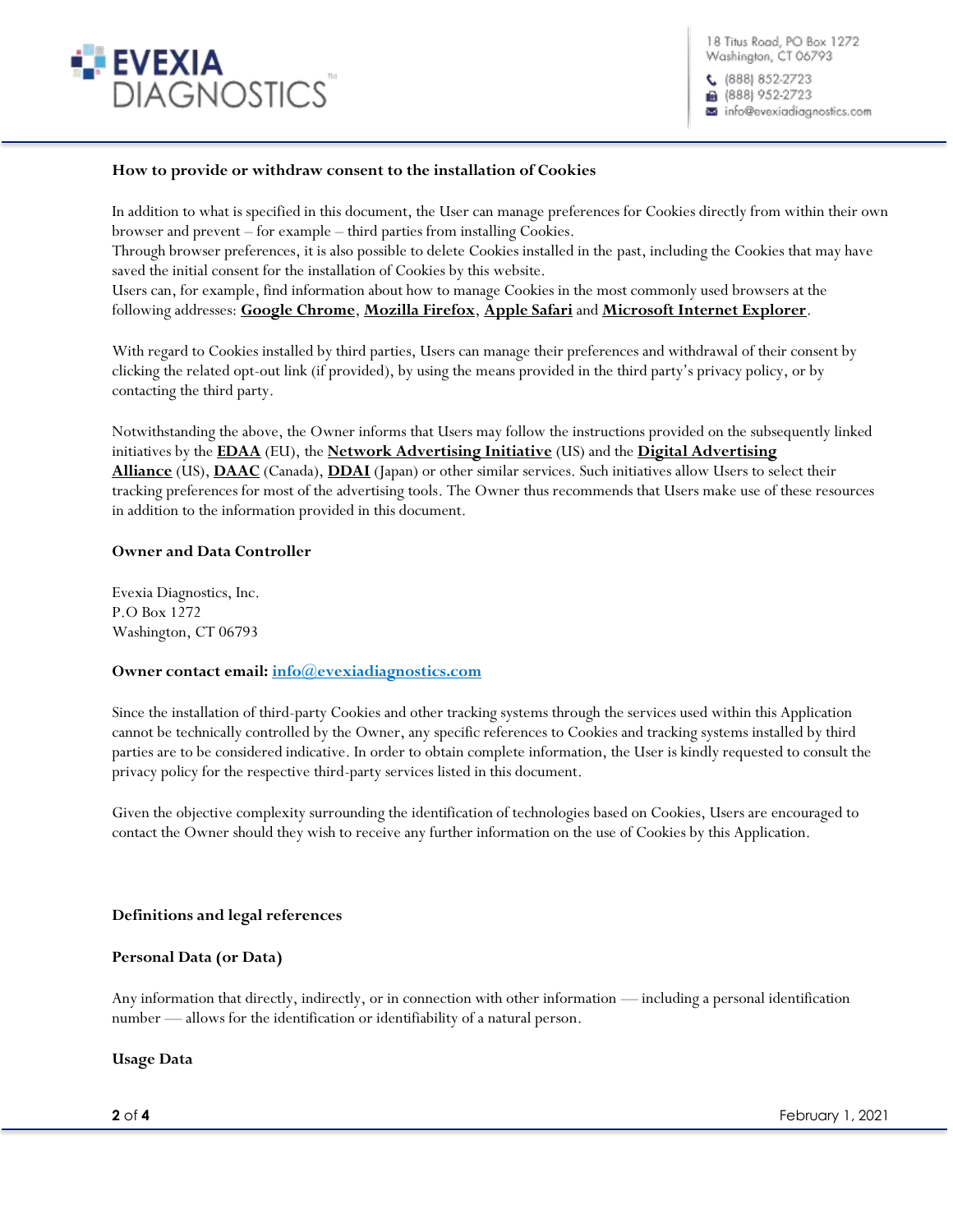

18 Titus Road, PO Box 1272 Washington, CT 06793

(888) 852-2723 ■ (888) 952-2723 info@evexiadiaanostics.com

Information is collected automatically through this Application (or third-party services employed in this Application), which can include: the IP addresses or domain names of the computers utilized by the Users who use this Application, the URI addresses (Uniform Resource Identifier), the time of the request, the method utilized to submit the request to the server, the size of the file received in response, the numerical code indicating the status of the server's answer (successful outcome, error, etc.), the country of origin, the features of the browser and the operating system utilized by the User, the various time details per visit (e.g., the time spent on each page within the Application) and the details about the path followed within the Application with special reference to the sequence of pages visited, and other parameters about the device operating system and/or the User's IT environment.

# **User**

The individual using this Application who, unless otherwise specified, coincides with the Data Subject.

## **Data Subject**

The natural person to whom the Personal Data refers.

## **Data Processor (or Data Supervisor)**

The natural or legal person, public authority, agency or other body which processes Personal Data on behalf of the Controller, as described in this privacy policy.

#### **Data Controller (or Owner)**

The natural or legal person, public authority, agency or other body which, alone or jointly with others, determines the purposes and means of the processing of Personal Data, including the security measures concerning the operation and use of this Application. The Data Controller, unless otherwise specified, is the Owner of this Application.

#### **This Application**

The means by which the Personal Data of the User is collected and processed.

#### **Service**

The service provided by this Application as described in the relative terms (if available) and on this site/application.

#### **European Union (or EU)**

Unless otherwise specified, all references made within this document to the European Union include all current member states to the European Union and the European Economic Area.

#### **Cookies**

Small piece of data stored in the User's device.